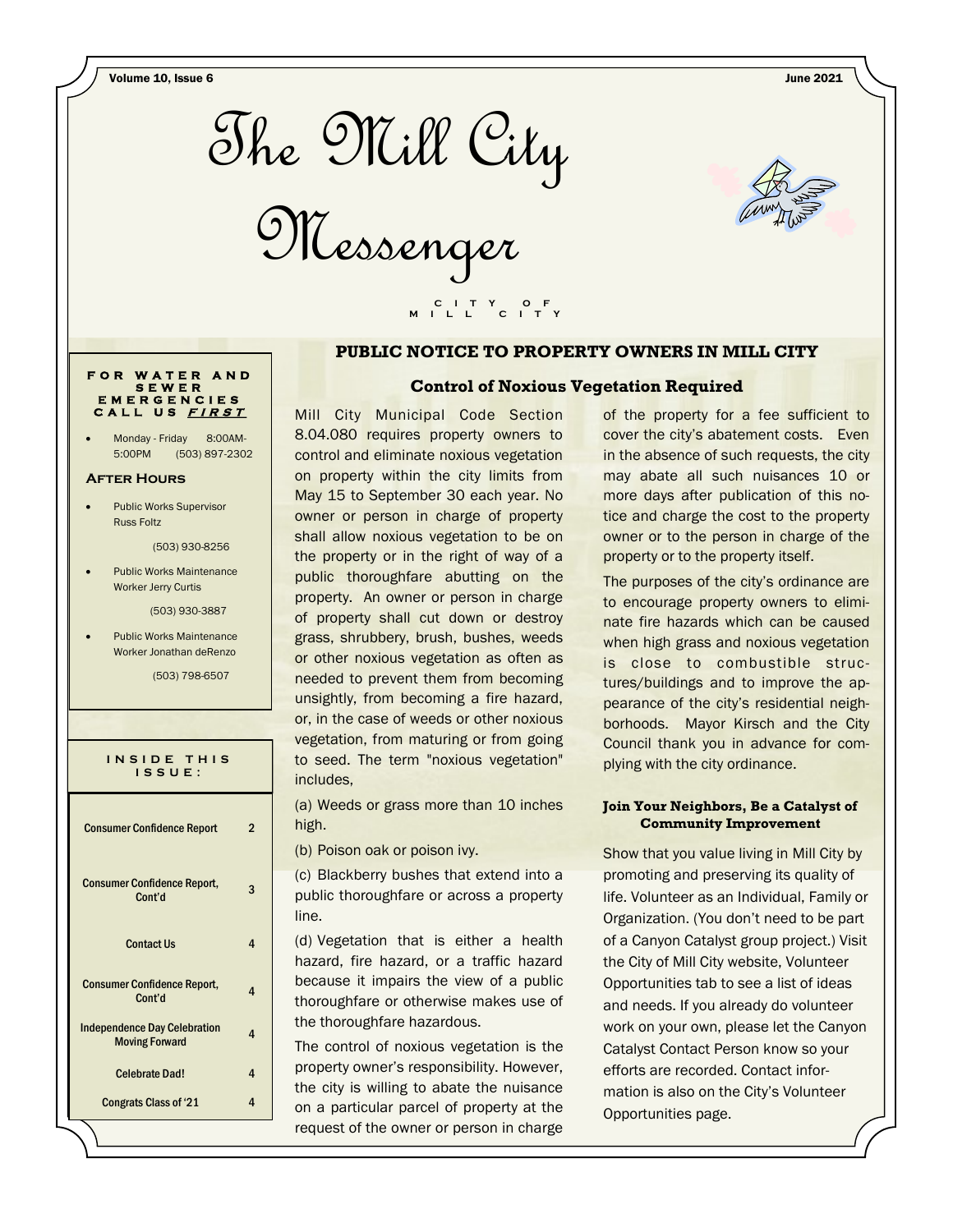#### **Consumer Confidence Report**

# MILL CITY WATER SYSTEM

# ANNUAL WATER QUALITY REPORT FOR 2020

We are pleased to provide you with this Consumer Confidence Report regarding the quality of our drinking water for the year of 2020. Our goal is and always has been, to provide a safe and dependable supply of drinking water.

#### Why you are receiving this report.

Congress passed the Safe Drinking Water Act over 45 years ago and gave the US Environmental Protection Agency (EPA) the job of making rules--National Primary Drinking Water Regulations (NPDWR)-- to insure that drinking water in the US is safe.

In 1996, Congress passed amendments that require drinking water systems to give consumers information about their water, including where it comes from, what is in the water, and how the water quality compares with federal standards. This report is being provided to you in accordance with EPA's 40 Code of Federal Regulations, NPDWR Parts 141 and 142.

### If you have questions about your water.

This report describes the water quality and what it means. If you have questions about this report or concerning the water quality please contact City Hall or call Russ Foltz, Public Works Supervisor, at 897-2302. You are also invited to attend any regularly scheduled meeting of the Mill City City Council. Meetings are held on the 2<sup>nd</sup> and 4<sup>th</sup> Tuesday's beginning at 6:30 p.m. at City Hall, 444 S 1<sup>st</sup> Avenue, Mill City.

## Where does Mill City water come from?

The City of Mill City takes its water from two municipal wells inside the city limits of Mill City. These wells were placed on-line in April 2005. Until then Mill City's water supply was a surface water source from the North Santiam River. The City has requested a copy of the source water assessment report, which was completed in 2007 for the new well supply. This report covers the city's well water supply during the calendar year 2007. Routine monitoring and testing of water quality is performed to assure clean, safe drinking water

#### What constituents might be in water?

## We are pleased to report that our drinking water is safe and meets federal and state requirements. This report shows our water quality and what it means.

The City of Mill City routinely monitors for constituents in the drinking water in accordance with federal and state laws. This report shows the results of our monitoring for the period of January 1, 2020 through December 31, 2020. As water travels over the land or underground, it can pick up substances or contaminants such as:

- Microbial constituents, such as viruses and bacteria, which may come from sewage treatment plants, septic systems, agricultural livestock operations, and wildlife.
- Inorganic contaminants, such as salts and metals, which can be naturally-occurring or result from urban storm water runoff, industrial or domestic waste water discharges, oil and gas production, mining or farming.
- Pesticides and herbicides, which may come from a variety of sources, such as agricultural and residential uses.
- Radioactive contaminants, which are naturally occurring.
- Organic chemical contaminants, including synthetic and volatile organic chemicals, which are by products of industrial processes and petroleum production, and can also come from gas stations, urban storm water runoff, and septic systems.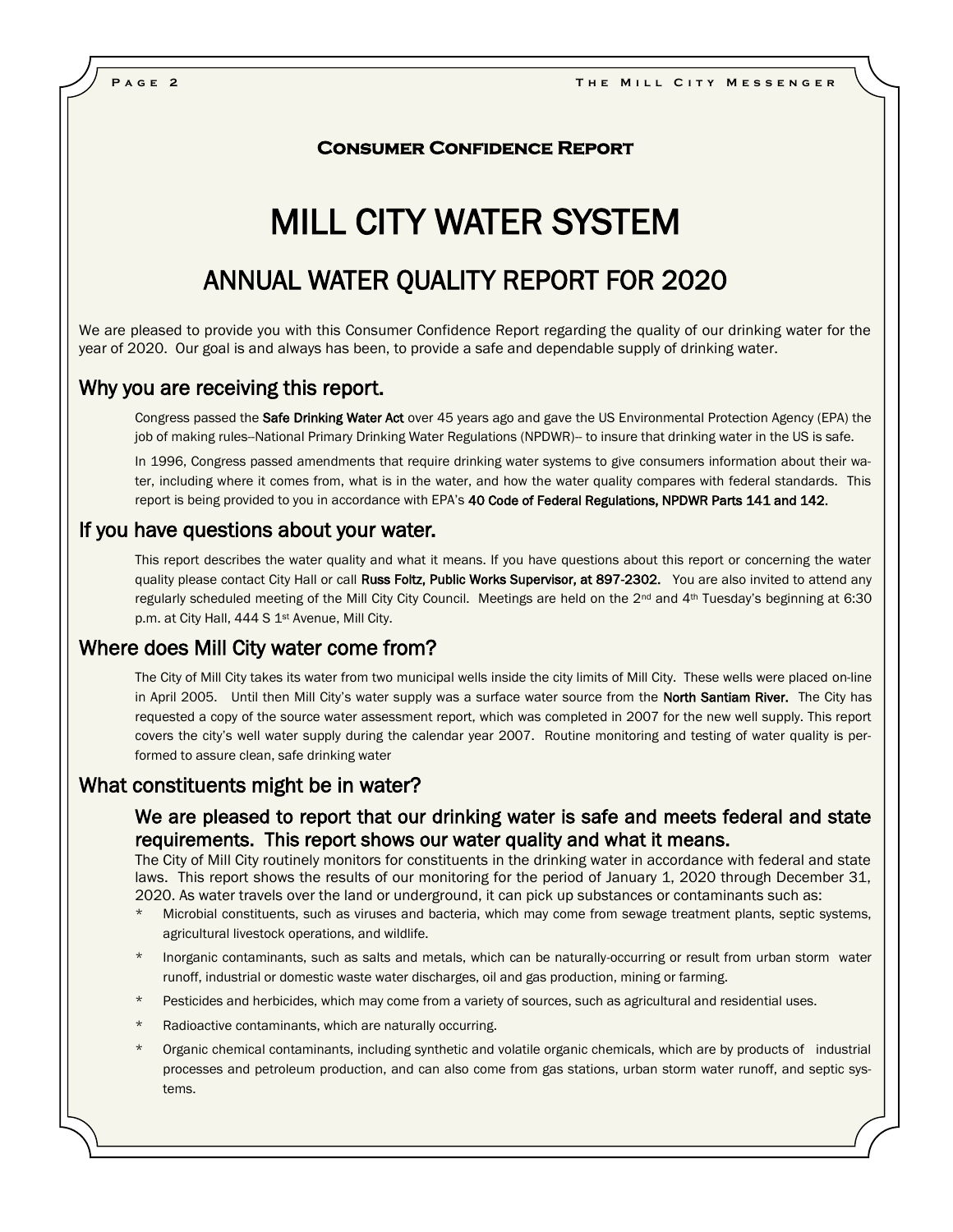### Are there constituents in Mill City Water?

All drinking water, including bottled water, may reasonably be expected to contain at least small amounts of some constituents. The presence of constituents does not necessarily indicate that the water poses a health risk. More information about contaminants and potential health effects can be obtained by calling the Environmental Protection Agency's Safe Drinking Water Hotline at 1-800-426-4791 and the Oregon Health Division at 1-503-731-4317.

#### Coliform Bacteria, what is it?

Coliform are bacteria that are naturally present in the environment and are used as an indicator that other, potentiallyharmful, bacteria may be present. Mill City water is tested monthly for this, and none has been detected.

#### Is the City of Mill City's water monitored for constituents?

Although we routinely monitor for more than 100 constituents, the table below will show only those constituents for which a detectable level was found.

Lead and copper in tap water results shown are for the most recent monitoring completed in June 2019. As you can see by the table below, our system had no violations for contaminant levels. Mill City's drinking water meets and/or exceeds all Federal and State requirements for constituents. The EPA has determined that Mill City drinking water IS SAFE at these levels.

### Important Information:

We're proud that your drinking water meets or exceeds all federal and state requirements. The City received the "Outstanding Performer" designation after the Water System Assessment that was completed in April 2020.

| Contaminant                 | <b>Violations</b><br>Yes / No | Level<br>Detected | Unit of<br><b>Measure</b> | <b>Maximum Con-</b><br>taminant Level<br>Goal<br>(MCLG) | Maximum<br>Contaminant<br>Level | <b>Likely Source of</b><br>Contamination                                                                      |
|-----------------------------|-------------------------------|-------------------|---------------------------|---------------------------------------------------------|---------------------------------|---------------------------------------------------------------------------------------------------------------|
| Inorganic Con-<br>stituents |                               |                   |                           |                                                         |                                 |                                                                                                               |
| 14. Copper                  | No                            | 0                 | ppm                       | $1.3$ mg/L                                              | AL= $1.3$ mg/L                  | Corrosion of household<br>plumbing systems; erosion of<br>natural deposits; leaching of<br>wood preservatives |
| 17. Lead                    | <b>No</b>                     | 0                 | ppm                       | .015 mg/L                                               | AL= $15 \text{ mg/L}$           | Corrosion of household<br>plumbing; erosion of natural<br>deposits.                                           |

Infants and young children are typically more vulnerable to lead in drinking water than the general population. It is possible that lead levels at your home may be higher than at other homes in the community as a result of materials used in your home's plumbing. If you are concerned about elevated lead levels in your home's water you may want to flush your tap water for 30 seconds to two (2) minutes before using the water. If you have further concerns, you may wish to have your water tested by a water testing lab. Additional information is available from the Safe Drinking Water Hotline (1-800-426- 4791). Lead in drinking water is rarely the sole cause of lead poisoning, but it can add to a person's total lead exposure. All potential sources of lead in the household should be identified and removed, replaced or reduced.

Maximum Contaminant Levels (MCLs) are set at very stringent levels. To understand the possible health effects described for many regulated constituents, a person would have to drink two (2) liters of water every day at the MCL level for a life-